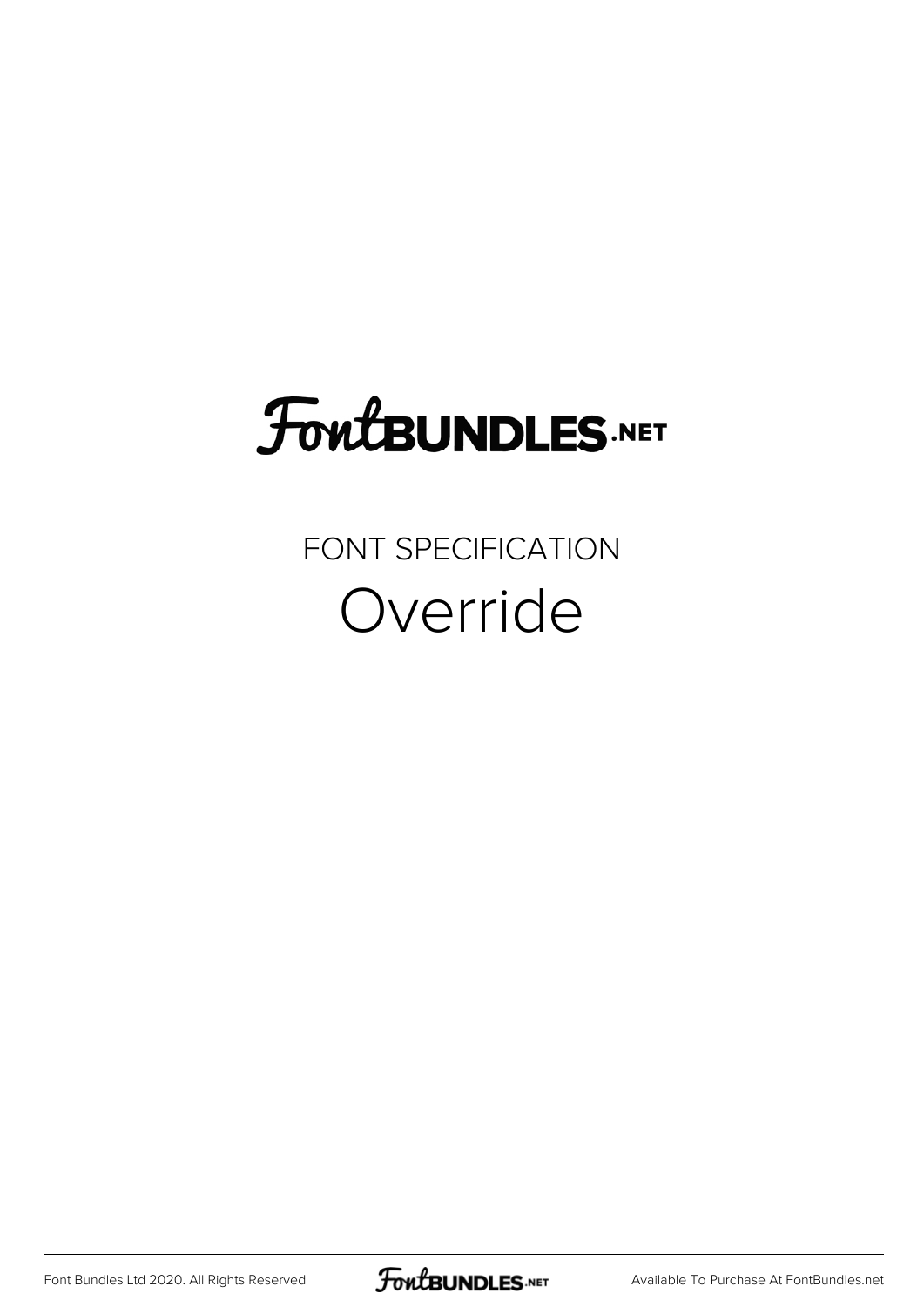## Override - Regular

**Uppercase Characters** 

T &F &F @964,61 @T6K, 6/16/6/6/16/1

Lowercase Characters

abcdefghijklmnopgrstuvwxyg

**Numbers** 

0103456789

Punctuation and Symbols  $\#$   $\circled{5}$  %  $\circled{6}$  ' ( ) \*  $\rightarrow$  $\therefore$  < = > ? / \ /  $\overline{\Lambda}$  $1/x \not\in x y'$  $\alpha$  $\bigcirc$  $3$  $\pm$  2  $^\text{\textregistered}$  $\mu$  $\mathscr C$  $\bullet$  $\left(\begin{array}{c} 1 \\ 1 \end{array}\right)$  $\lambda$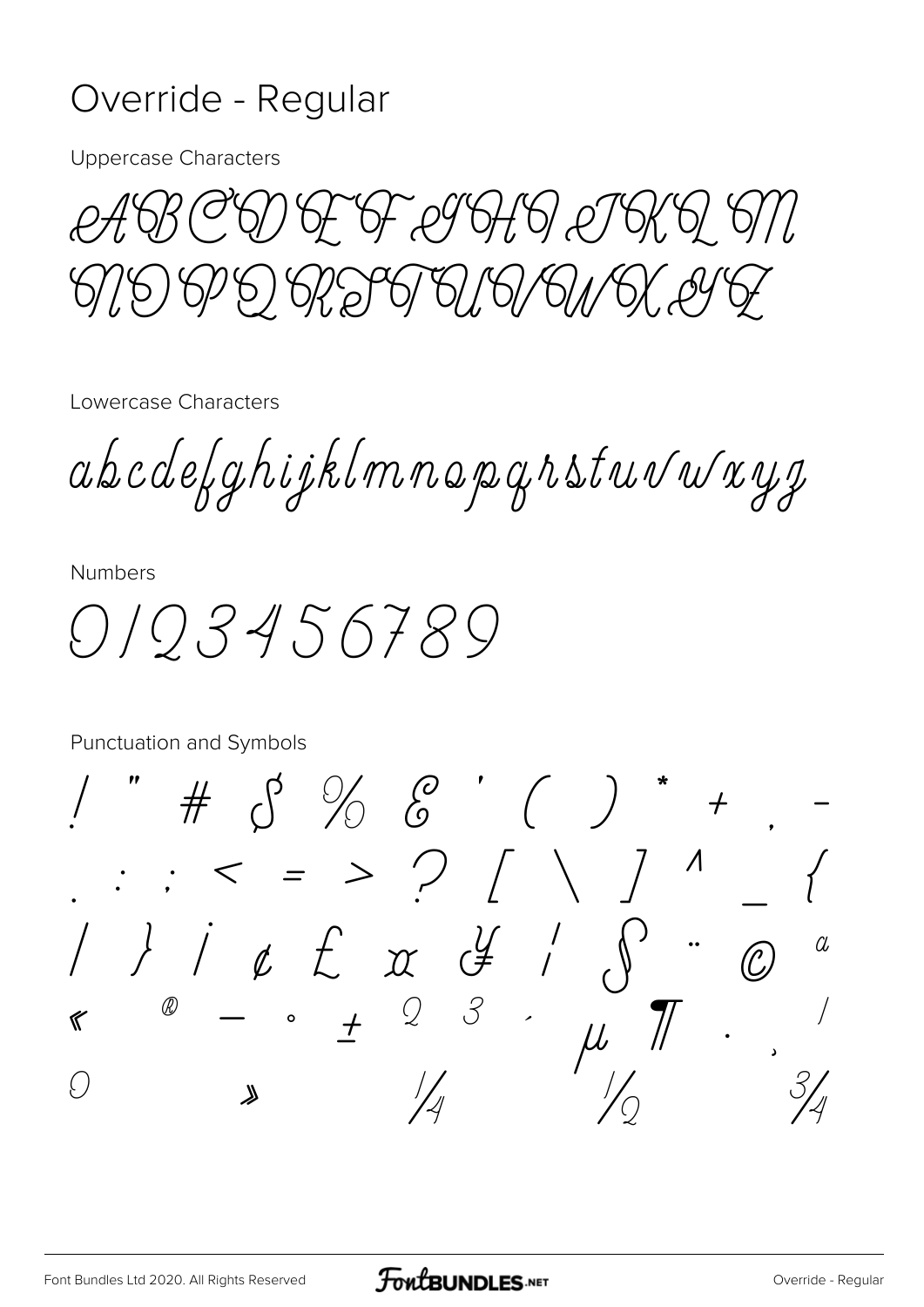A A A A A A A A C G  $G \rightarrow \mathbb{G}$   $G \rightarrow \mathbb{G}$   $G \rightarrow \mathbb{G}$   $G \rightarrow \mathbb{G}$ Ò Ó Ô Õ Ö × Ø Ù Ú Û Ü Ý Þ ß à á â ã  $\ddot{a}$   $\dot{a}$   $\alpha$   $c$   $\dot{e}$   $\dot{e}$   $\ddot{e}$   $\ddot{e}$   $\ddot{c}$ í î ï ð ñ ò ó ô õ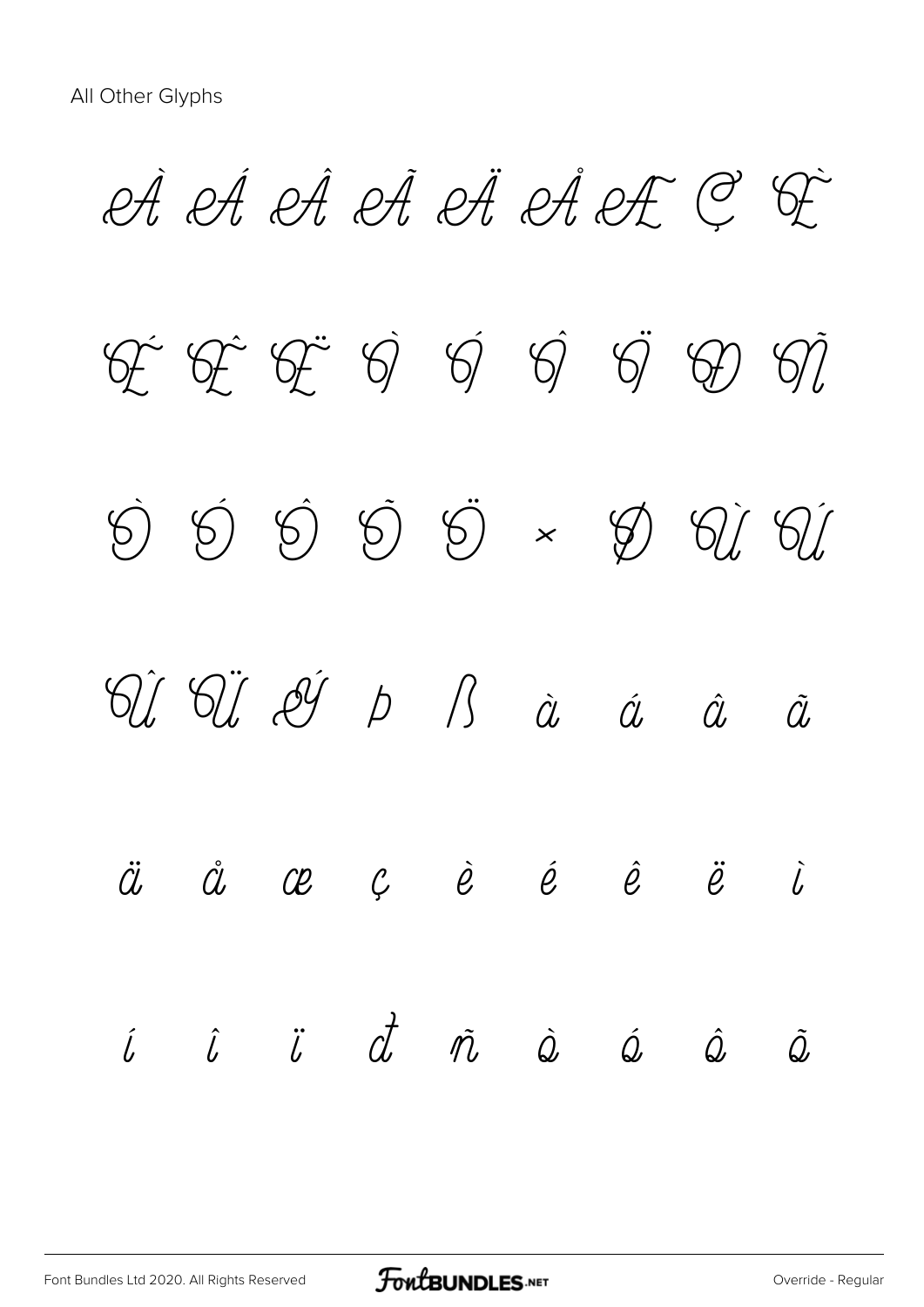$\ddot{\omega}$   $\div$   $\phi$   $\dot{u}$   $\dot{u}$   $\dot{u}$   $\ddot{u}$   $\dot{y}$   $\dot{p}$  $2E$  a  $2^{\circ}$  i  $2^{\circ}$   $2^{\circ}$  $\check{\mathscr{I}}$  $\ddot{y}$  $\iota$  $\boldsymbol{\prime}$  $\ddot{\phantom{1}}$  $\bullet$  0  $\overline{\mathbf{C}}$  $\begin{array}{ccc} \cdots & \leftarrow & \rightarrow & \diagup & \updownarrow & \updownarrow \end{array}$  $\begin{array}{cc} \uparrow & \neq \end{array}$  $-$  /  $f$   $\mathcal{V}_0$  $\mathcal{T}\mathcal{M}$  $\approx$  $\geqslant$  $\leqslant$  $\omega$   $\omega$   $\phi$   $\omega$   $\beta$   $\omega$   $\omega$   $\dot{\omega}$  $\dot{\mathcal{P}}$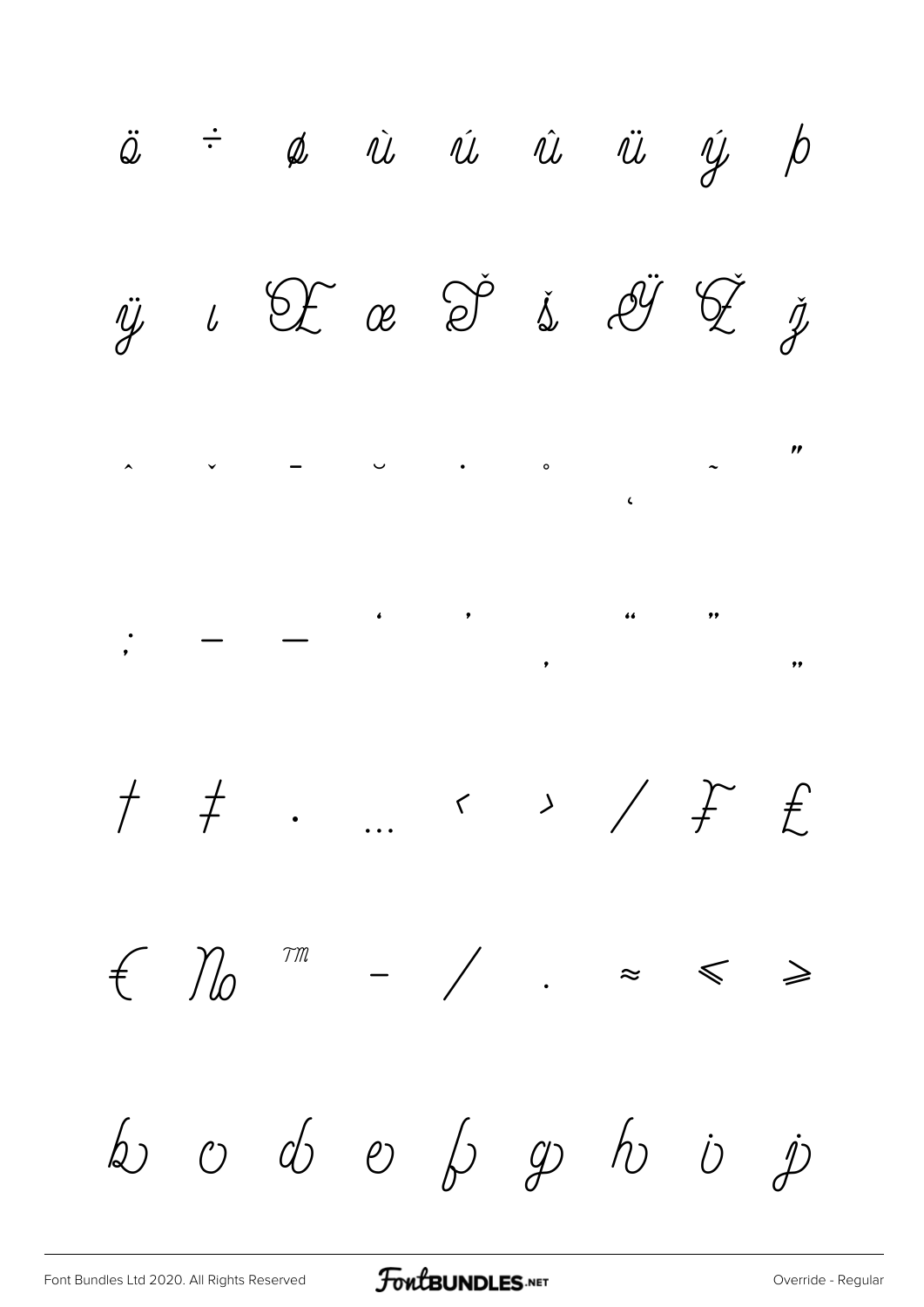$k$  6 m n e p y i  $\begin{array}{ccc} t & w & w & y & \frac{\sqrt{3}}{2} & \frac{\sqrt{3}}{2} & \frac{\sqrt{3}}{2} & \frac{\sqrt{3}}{2} & \frac{\sqrt{3}}{2} & \frac{\sqrt{3}}{2} & \frac{\sqrt{3}}{2} & \frac{\sqrt{3}}{2} & \frac{\sqrt{3}}{2} & \frac{\sqrt{3}}{2} & \frac{\sqrt{3}}{2} & \frac{\sqrt{3}}{2} & \frac{\sqrt{3}}{2} & \frac{\sqrt{3}}{2} & \frac{\sqrt{3}}{2} & \frac{\sqrt{3}}{2} & \frac{\sqrt{3}}{2} & \frac{\sqrt{3}}{2} & \frac{\sqrt{3}}$ 2 R j R P p V w y  $22227$  $x\rightarrow y\rightarrow z\rightarrow z\rightarrow z$ contacto me no to you q d h i k (m m  $\eta$